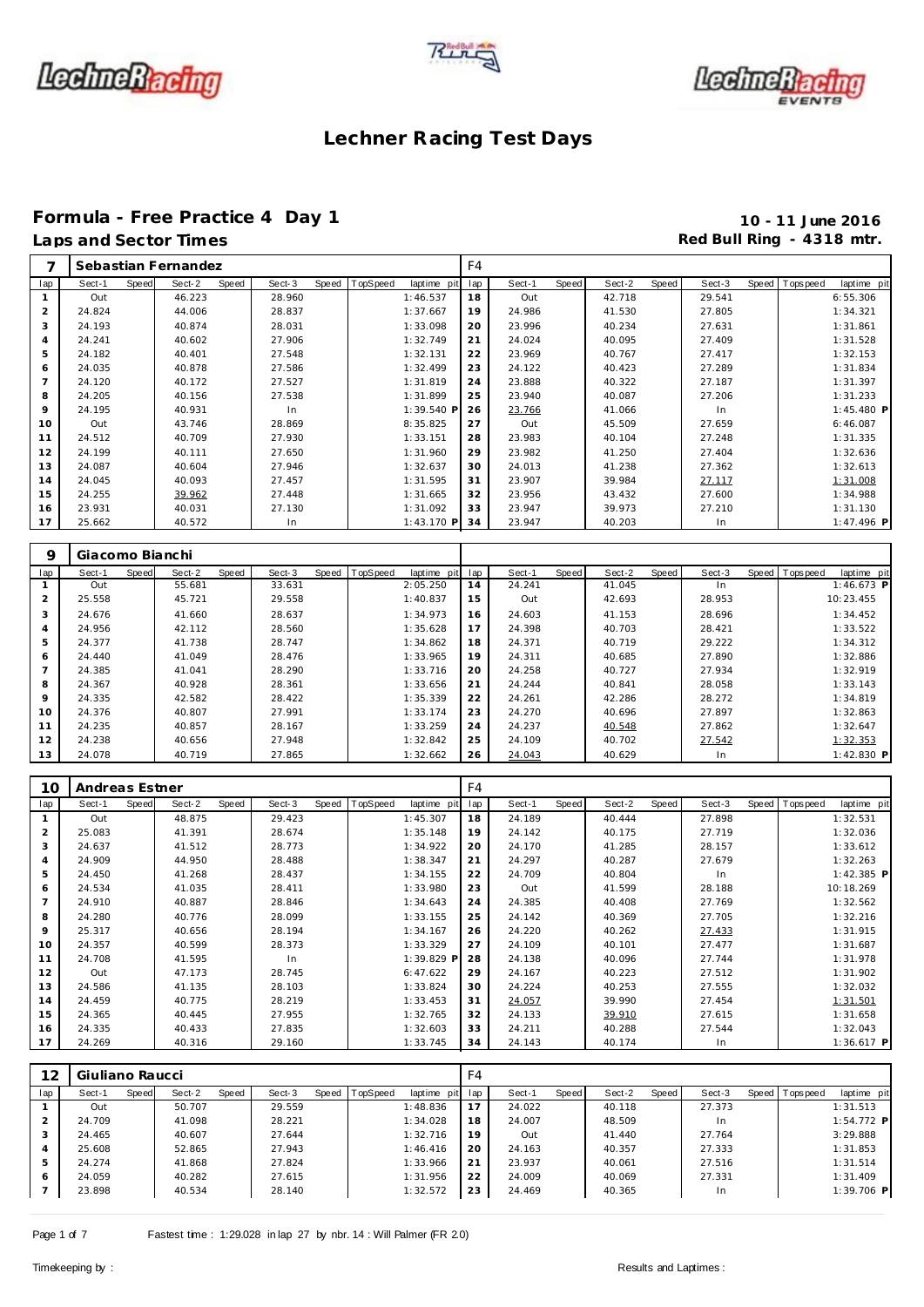





# Formula - Free Practice 4 Day 1<br>
Laps and Sector Times<br> **10 - 11 June 2016**<br>
Red Bull Ring - 4318 mtr.

## Red Bull Ring - 4318 mtr.

| 8       | 24.017     | 40.718 | 27.818 | 1:32.553     | 24 | Out    | 47.980 | 30.901 | 10:30.482    |
|---------|------------|--------|--------|--------------|----|--------|--------|--------|--------------|
| $\circ$ | 23.877     | 40.662 | 28.021 | 1:32.560     | 25 | 25.501 | 40.615 | 27.515 | 1:33.631     |
| 10      | 24.401     | 40.220 | 27.437 | 1:32.058     | 26 | 24.079 | 40.429 | 27.575 | 1:32.083     |
|         | 24.010     | 40.226 | 27.806 | 1:32.042     | 27 | 24.149 | 40.066 | 27.753 | 1:31.968     |
| 12      | 24.207     | 40.245 | 27.589 | 1:32.041     | 28 | 27.820 | 40.858 | 27.384 | 1:36.062     |
| 13      | 24.229     | 40.261 | In     | $1:44.055$ P | 29 | 24.061 | 40.025 | 27.314 | 1:31.400     |
| 14      | <b>Out</b> | 41.681 | 28.232 | 9:33.475     | 30 | 23.938 | 42.414 | 27.504 | 1:33.856     |
| 15      | 24.461     | 40.566 | 27.582 | 1:32.609     | 31 | 23.929 | 39.962 | 27.590 | 1:31.481     |
| 16      | 24.042     | 40.112 | 27.478 | 1:31.632     | 32 | 24.027 | 41.696 | In     | $1:49.903$ P |

| 13             | Yannik Brandt |       |        |       |        |       |          |              | F <sub>4</sub> |        |       |        |       |        |                  |              |
|----------------|---------------|-------|--------|-------|--------|-------|----------|--------------|----------------|--------|-------|--------|-------|--------|------------------|--------------|
| lap            | Sect-1        | Speed | Sect-2 | Speed | Sect-3 | Speed | TopSpeed | laptime pit  | lap            | Sect-1 | Speed | Sect-2 | Speed | Sect-3 | Speed   Topspeed | laptime pit  |
|                | Out           |       | 45.389 |       | 29.398 |       |          | 1:41.485     | 18             | 24.516 |       | 40.379 |       | 27.972 |                  | 1:32.867     |
| $\overline{2}$ | 26.368        |       | 47.093 |       | 28.630 |       |          | 1:42.091     | 19             | 24.042 |       | 40.257 |       | 27.599 |                  | 1:31.898     |
| 3              | 24.541        |       | 40.674 |       | 27.890 |       |          | 1:33.105     | 20             | 24.079 |       | 40.368 |       | 27.691 |                  | 1:32.138     |
| 4              | 24.423        |       | 41.273 |       | 28.609 |       |          | 1:34.305     | 21             | 24.100 |       | 40.255 |       | In     |                  | $1:36.826$ P |
| 5              | 26.574        |       | 41.303 |       | 28.019 |       |          | 1:35.896     | 22             | Out    |       | 44.749 |       | 29.656 |                  | 9:52.149     |
| 6              | 24.366        |       | 41.405 |       | 28.052 |       |          | 1:33.823     | 23             | 24.709 |       | 42.601 |       | 27.911 |                  | 1:35.221     |
| $\overline{7}$ | 24.296        |       | 41.037 |       | In.    |       |          | $1:39.117$ P | 24             | 24.110 |       | 40.382 |       | 27.518 |                  | 1:32.010     |
| 8              | Out           |       | 40.960 |       | 27.810 |       |          | 3:44.504     | 25             | 24.018 |       | 41.845 |       | 27.549 |                  | 1:33.412     |
| 9              | 24.173        |       | 40.391 |       | 27.563 |       |          | 1:32.127     | 26             | 23.947 |       | 40.091 |       | 27.257 |                  | 1:31.295     |
| 10             | 24.151        |       | 40.437 |       | 27.483 |       |          | 1:32.071     | 27             | 23.772 |       | 40.577 |       | 27.373 |                  | 1:31.722     |
| 11             | 24.042        |       | 40.101 |       | 27.369 |       |          | 1:31.512     | 28             | 23.844 |       | 40.056 |       | 27.563 |                  | 1:31.463     |
| 12             | 24.052        |       | 40.077 |       | 27.426 |       |          | 1:31.555     | 29             | 23.933 |       | 40.346 |       | 27.524 |                  | 1:31.803     |
| 13             | 24.022        |       | 40.123 |       | 27.496 |       |          | 1:31.641     | 30             | 25.040 |       | 41.000 |       | 29.217 |                  | 1:35.257     |
| 14             | 24.059        |       | 40.158 |       | In     |       |          | $1:37.598$ P | 31             | 24.103 |       | 40.019 |       | In     |                  | 1:36.390 P   |
| 15             | Out           |       | 42.431 |       | 27.713 |       |          | 5:19.704     | 32             | Out    |       | 46.451 |       | 28.758 |                  | 3:39.300     |
| 16             | 24.430        |       | 40.369 |       | 27.464 |       |          | 1:32.263     | 33             | 23.954 |       | 40.581 |       | In     |                  | 1:42.370 P   |
| 17             | 24.180        |       | 40.314 |       | 30.063 |       |          | 1:34.557     | 34             |        |       |        |       |        |                  |              |

| 14  | Thomas Preining |              |        |       |        |       |          |             | F <sub>4</sub> |          |       |        |       |        |                |              |
|-----|-----------------|--------------|--------|-------|--------|-------|----------|-------------|----------------|----------|-------|--------|-------|--------|----------------|--------------|
| lap | Sect-1          | <b>Speed</b> | Sect-2 | Speed | Sect-3 | Speed | TopSpeed | laptime pit | lap            | Sect-1   | Speed | Sect-2 | Speed | Sect-3 | Speed Topspeed | laptime pit  |
|     | Out             |              | 45.315 |       | 29.728 |       |          | 1:44.226    | 19             | 24.041   |       | 40.506 |       | In     |                | $1:41.527$ P |
| 2   | 26.599          |              | 49.237 |       | 28.598 |       |          | 1:44.434    | 20             | Out      |       | 45.175 |       | 29.175 |                | 12:24.561    |
| 3   | 24.156          |              | 40.213 |       | 27.728 |       |          | 1:32.097    | 21             | 24.788   |       | 41.352 |       | 37.146 |                | 1:43.286     |
| 4   | 24.100          |              | 40.561 |       | 28.375 |       |          | 1:33.036    | 22             | 24.061   |       | 40.131 |       | 27.531 |                | 1:31.723     |
| 5   | 35.970          |              | 40.655 |       | 27.819 |       |          | 1:44.444    | 23             | 23.872   |       | 40.058 |       | 27.348 |                | 1:31.278     |
| 6   | 24.165          |              | 40.175 |       | 28.252 |       |          | 1:32.592    | 24             | 23.841   |       | 40.011 |       | 29.408 |                | 1:33.260     |
|     | 24.072          |              | 40.308 |       | 27.587 |       |          | 1:31.967    | 25             | 23.814   |       | 40.594 |       | 27.445 |                | 1:31.853     |
| 8   | 24.060          |              | 40.153 |       | 27.911 |       |          | 1:32.124    | 26             | 23.917   |       | 40.169 |       | 27.859 |                | 1:31.945     |
| 9   | 24.082          |              | 40.233 |       | 27.488 |       |          | 1:31.803    | 27             | 23.883   |       | 40.021 |       | 27.190 |                | 1:31.094     |
| 10  | 24.021          |              | 40.192 |       | 27.544 |       |          | 1:31.757    | 28             | 3:20.182 |       | 40.414 |       | 27.372 |                | 4:27.968 P   |
| 11  | 24.097          |              | 40.387 |       | 27.771 |       |          | 1:32.255    | 29             | 24.060   |       | 40.136 |       | 27.232 |                | 1:31.428     |
| 12  | 24.097          |              | 40.998 |       | 27.875 |       |          | 1:32.970    | 30             | 23.862   |       | 40.071 |       | 27.212 |                | 1:31.145     |
| 13  | 24.070          |              | 40.396 |       | 27.736 |       |          | 1:32.202    | 31             | 23.839   |       | 40.338 |       | 27.283 |                | 1:31.460     |
| 14  | 24.014          |              | 40.194 |       | 27.762 |       |          | 1:31.970    | 32             | 23.854   |       | 47.222 |       | 28.382 |                | 1:39.458     |
| 15  | 24.163          |              | 40.926 |       | 27.829 |       |          | 1:32.918    | 33             | 23.875   |       | 39.862 |       | 27.078 |                | 1:30.815     |
| 16  | 24.088          |              | 40.434 |       | 27.702 |       |          | 1:32.224    | 34             | 28.038   |       | 43.991 |       | 29.098 |                | 1:41.127     |
| 17  | 24.176          |              | 44.941 |       | 28.544 |       |          | 1:37.661    | 35             | 23.846   |       | 41.785 |       | In     |                | $1:44.325$ P |
| 18  | 24.195          |              | 40.401 |       | 27.847 |       |          | 1:32.443    | 36             |          |       |        |       |        |                |              |

| 14  | Will Palmer |       |        |       |        |                |              | FR 2.0 |        |       |        |       |        |                |              |  |
|-----|-------------|-------|--------|-------|--------|----------------|--------------|--------|--------|-------|--------|-------|--------|----------------|--------------|--|
| lap | Sect-1      | Speed | Sect-2 | Speed | Sect-3 | Speed TopSpeed | laptime pit  | lap    | Sect-1 | Speed | Sect-2 | Speed | Sect-3 | Speed Topspeed | laptime pit  |  |
|     | Out         |       | 43.259 |       | 28.247 |                | 1:41.945     | 16     | 23.579 |       | 39.540 |       | 26.509 |                | 1:29.628     |  |
| 2   | 25.285      |       | 40.815 |       | 28.145 |                | 1:34.245     | 17     | 25.700 |       | 40.085 |       | 26.916 |                | 1:32.701     |  |
| 3   | 24.142      |       | 40.556 |       | 27.463 |                | 1:32.161     | 18     | 23.666 |       | 39.538 |       | 28.897 |                | 1:32.101     |  |
| 4   | 23.850      |       | 40.580 |       | 26.921 |                | 1:31.351     | 19     | 24.463 |       | 39.665 |       | 27.371 |                | 1:31.499     |  |
| 5   | 23.652      |       | 42.229 |       | 29.228 |                | 1:35.109     | 20     | 23.592 |       | 39.484 |       | 26.745 |                | 1:29.821     |  |
| 6   | 23.767      |       | 39.763 |       | 27.072 |                | 1:30.602     | 21     | 23.622 |       | 39.580 |       | In.    |                | $1:40.773$ P |  |
|     | 23.810      |       | 39.628 |       | 26.922 |                | 1:30.360     | 22     | Out    |       | 42.492 |       | 27.841 |                | 10:29.148    |  |
| 8   | 23.519      |       | 39.373 |       | 26.779 |                | 1:29.671     | 23     | 24.356 |       | 40.746 |       | 27.199 |                | 1:32.301     |  |
| 9   | 23.705      |       | 39.883 |       | 27.110 |                | 1:30.698     | 24     | 23.636 |       | 39.660 |       | 26.556 |                | 1:29.852     |  |
| 10  | 23.525      |       | 41.222 |       | In.    |                | $1:38.875$ P | 25     | 23.553 |       | 39.086 |       | 26.552 |                | 1:29.191     |  |
| 11  | Out         |       | 41.025 |       | 27.546 |                | 15:20.608    | 26     | 23.552 |       | 40.282 |       | 28.867 |                | 1:32.701     |  |
| 12  | 23.906      |       | 39.970 |       | 26.985 |                | 1:30.861     | 27     | 23.537 |       | 39.178 |       | 26.313 |                | 1:29.028     |  |
| 13  | 23.652      |       | 39.800 |       | 26.994 |                | 1:30.446     | 28     | 23.652 |       | 40.334 |       | 28.073 |                | 1:32.059     |  |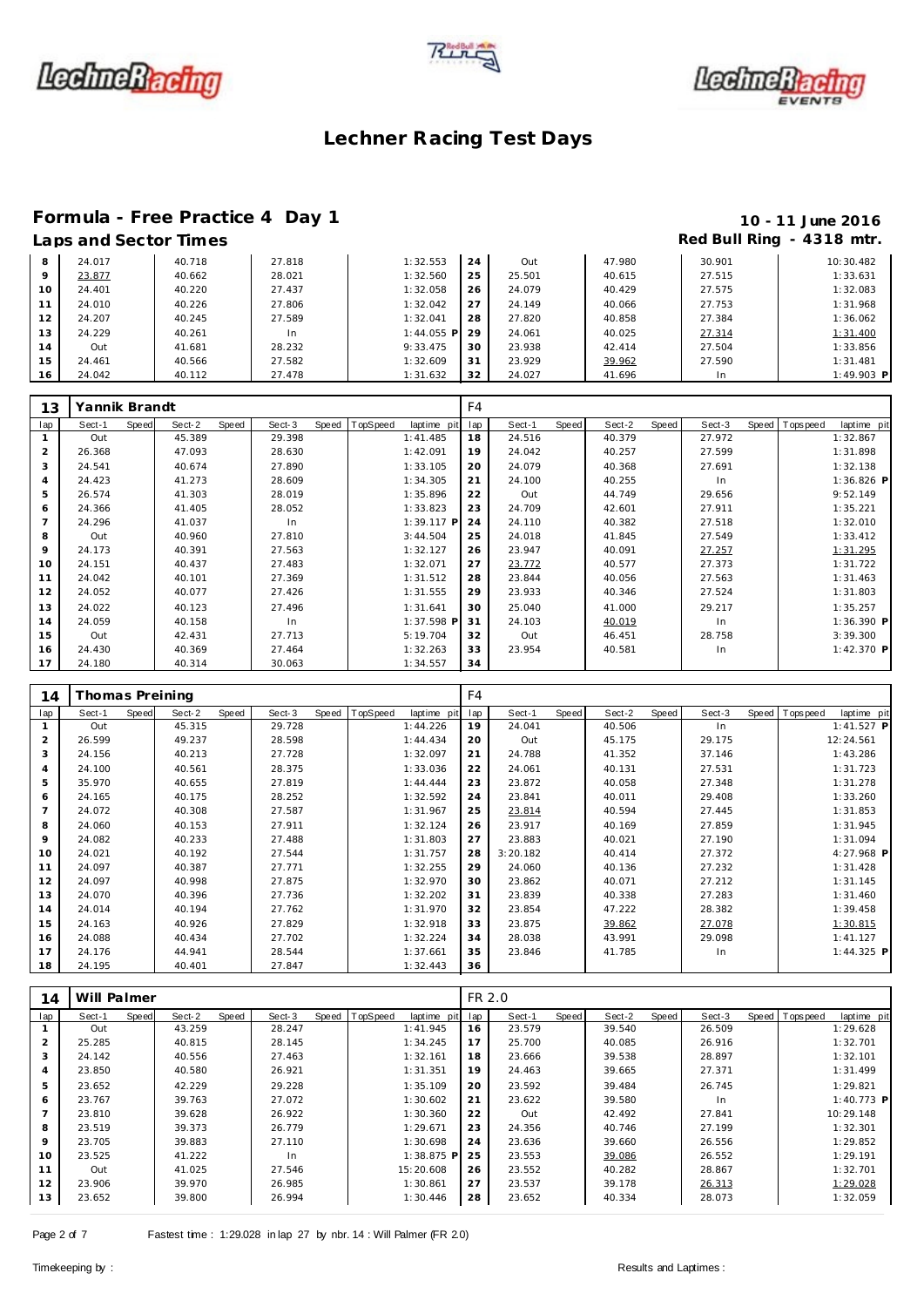





### **Formula - Free Practice 4 Day 1 10 - 11 June 2016**

Laps and Sector Times **Red Bull Ring - 4318 mtr. Red Bull Ring - 4318 mtr.** 14 24.236 39.963 26.910 1:31.109<br>15 23.767 40.504 27.297 1:31.568 23.767 40.504 27.297 1:31.568 23.442 46.431 In 1:48.959 **P** 

| 15  | Michi Waldherr |       |        |       |        |       |          |              | F4  |        |       |        |       |        |                   |              |
|-----|----------------|-------|--------|-------|--------|-------|----------|--------------|-----|--------|-------|--------|-------|--------|-------------------|--------------|
| lap | Sect-1         | Speed | Sect-2 | Speed | Sect-3 | Speed | TopSpeed | laptime pit  | lap | Sect-1 | Speed | Sect-2 | Speed | Sect-3 | Speed   Tops peed | laptime pit  |
|     | Out            |       | 53.165 |       | 31.626 |       |          | 2:02.484     | 16  | 24.092 |       | 40.271 |       | 27.197 |                   | 1:31.560     |
| 2   | 25.518         |       | 43.745 |       | 28.553 |       |          | 1:37.816     | 17  | 24.119 |       | 40.185 |       | 27.142 |                   | 1:31.446     |
| 3   | 24.638         |       | 40.948 |       | 28.520 |       |          | 1:34.106     | 18  | 23.974 |       | 40.131 |       | 27.390 |                   | 1:31.495     |
| 4   | 24.288         |       | 40.713 |       | 28.069 |       |          | 1:33.070     | 19  | 24.158 |       | 40.279 |       | In     |                   | 1:38.135 P   |
| 5   | 24.380         |       | 40.961 |       | 28.525 |       |          | 1:33.866     | 20  | Out    |       | 42.343 |       | 28.237 |                   | 6:58.764     |
| 6   | 24.658         |       | 41.519 |       | In     |       |          | $1:40.150$ P | 21  | 24.368 |       | 40.473 |       | 27.331 |                   | 1:32.172     |
|     | Out            |       | 42.454 |       | 28.054 |       |          | 9:16.139     | 22  | 24.278 |       | 40.622 |       | 27.424 |                   | 1:32.324     |
| 8   | 24.316         |       | 40.707 |       | 27.590 |       |          | 1:32.613     | 23  | 24.196 |       | 40.240 |       | 27.452 |                   | 1:31.888     |
| 9   | 24.270         |       | 40.411 |       | 27.767 |       |          | 1:32.448     | 24  | 24.167 |       | 40.182 |       | 28.227 |                   | 1:32.576     |
| 10  | 24.374         |       | 40.588 |       | In.    |       |          | 1:39.596 P   | 25  | 24.543 |       | 40.293 |       | 27.497 |                   | 1:32.333     |
| 11  | Out            |       | 49.072 |       | 31.178 |       |          | 10:28.313    | 26  | 24.061 |       | 40.494 |       | 27.252 |                   | 1:31.807     |
| 12  | 25.530         |       | 44.919 |       | 28.626 |       |          | 1:39.075     | 27  | 24.094 |       | 40.469 |       | 28.913 |                   | 1:33.476     |
| 13  | 24.653         |       | 40.640 |       | 27.550 |       |          | 1:32.843     | 28  | 24.211 |       | 40.225 |       | 27.290 |                   | 1:31.726     |
| 14  | 24.336         |       | 41.816 |       | 27.356 |       |          | 1:33.508     | 29  | 24.066 |       | 40.214 |       | 27.976 |                   | 1:32.256     |
| 15  | 24.187         |       | 40.096 |       | 27.226 |       |          | 1:31.509     | 30  | 24.040 |       | 40.205 |       | In     |                   | $1:38.841$ P |

| 16             | Driver <sub>1</sub> |       |        |       |        |       |          |             | FR 2.0 |        |       |        |       |        |       |          |              |
|----------------|---------------------|-------|--------|-------|--------|-------|----------|-------------|--------|--------|-------|--------|-------|--------|-------|----------|--------------|
| lap            | Sect-1              | Speed | Sect-2 | Speed | Sect-3 | Speed | TopSpeed | laptime pit | lap    | Sect-1 | Speed | Sect-2 | Speed | Sect-3 | Speed | Topspeed | laptime pit  |
|                | Out                 |       | 46.445 |       | 31.270 |       |          | 1:46.363    | 20     | 24.310 |       | 41.636 |       | In     |       |          | $1:48.348$ P |
| $\overline{2}$ | 26.180              |       | 47.327 |       | In     |       |          | 2:00.308 P  | 21     | Out    |       | 49.448 |       | 30.117 |       |          | 6:10.139     |
| 3              | Out                 |       | 44.107 |       | 30.779 |       |          | 2:11.635    | 22     | 25.160 |       | 42.021 |       | 28.500 |       |          | 1:35.681     |
| $\overline{4}$ | 25.136              |       | 43.653 |       | 29.109 |       |          | 1:37.898    | 23     | 24.677 |       | 41.722 |       | 28.115 |       |          | 1:34.514     |
| 5              | 25.114              |       | 42.853 |       | 30.099 |       |          | 1:38.066    | 24     | 24.355 |       | 41.713 |       | 29.004 |       |          | 1:35.072     |
| 6              | 24.939              |       | 42.583 |       | 29.965 |       |          | 1:37.487    | 25     | 25.648 |       | 41.951 |       | 28.282 |       |          | 1:35.881     |
| $\overline{7}$ | 24.962              |       | 42.064 |       | 28.787 |       |          | 1:35.813    | 26     | 24.300 |       | 41.426 |       | 28.027 |       |          | 1:33.753     |
| 8              | 24.863              |       | 42.223 |       | 28.904 |       |          | 1:35.990    | 27     | 24.134 |       | 41.246 |       | 27.909 |       |          | 1:33.289     |
| 9              | 24.986              |       | 41.658 |       | 29.353 |       |          | 1:35.997    | 28     | 24.390 |       | 41.520 |       | 27.952 |       |          | 1:33.862     |
| 10             | 24.958              |       | 42.167 |       | 28.839 |       |          | 1:35.964    | 29     | 24.273 |       | 41.462 |       | 27.790 |       |          | 1:33.525     |
| 11             | 24.614              |       | 42.572 |       | 28.983 |       |          | 1:36.169    | 30     | 24.086 |       | 41.116 |       | 27.820 |       |          | 1:33.022     |
| 12             | 24.504              |       | 42.628 |       | 28.525 |       |          | 1:35.657    | 31     | 24.334 |       | 41.175 |       | 27.964 |       |          | 1:33.473     |
| 13             | 24.669              |       | 42.633 |       | In     |       |          | 1:50.984 P  | 32     | 24.934 |       | 40.907 |       | 27.870 |       |          | 1:33.711     |
| 14             | Out                 |       | 43.225 |       | 29.342 |       |          | 5:12.058    | 33     | 24.128 |       | 41.275 |       | 27.894 |       |          | 1:33.297     |
| 15             | 25.311              |       | 43.557 |       | 28.538 |       |          | 1:37.406    | 34     | 24.361 |       | 41.524 |       | 27.732 |       |          | 1:33.617     |
| 16             | 24.419              |       | 41.612 |       | 28.300 |       |          | 1:34.331    | 35     | 25.051 |       | 41.159 |       | 27.749 |       |          | 1:33.959     |
| 17             | 24.439              |       | 41.774 |       | 28.211 |       |          | 1:34.424    | 36     | 24.105 |       | 40.917 |       | 27.927 |       |          | 1:32.949     |
| 18             | 24.347              |       | 41.377 |       | 29.418 |       |          | 1:35.142    | 37     | 25.535 |       | 41.023 |       | 27.734 |       |          | 1:34.292     |
| 19             | 24.375              |       | 41.291 |       | 27.995 |       |          | 1:33.661    | 38     | 24.268 |       | 44.911 |       | In     |       |          | $1:57.971$ P |

| 17             | Diego Ciantini |       |        |       |        |       |          |              | F4  |        |       |        |       |        |       |             |              |
|----------------|----------------|-------|--------|-------|--------|-------|----------|--------------|-----|--------|-------|--------|-------|--------|-------|-------------|--------------|
| lap            | Sect-1         | Speed | Sect-2 | Speed | Sect-3 | Speed | TopSpeed | laptime pit  | lap | Sect-1 | Speed | Sect-2 | Speed | Sect-3 | Speed | T ops pee d | laptime pit  |
|                | Out            |       | 50.181 |       | 31.056 |       |          | 1:50.872     | 19  | 24.315 |       | 40.452 |       | 27.483 |       |             | 1:32.250     |
| $\overline{2}$ | 26.298         |       | 47.048 |       | 30.642 |       |          | 1:43.988     | 20  | 24.374 |       | 40.421 |       | In.    |       |             | $1:40.821$ P |
| 3              | 25.481         |       | 42.454 |       | 29.397 |       |          | 1:37.332     | 21  | Out    |       | 44.446 |       | 29.497 |       |             | 10:49.348    |
| $\overline{4}$ | 27.783         |       | 44.982 |       | 28.961 |       |          | 1:41.726     | 22  | 25.754 |       | 43.154 |       | 27.896 |       |             | 1:36.804     |
| 5              | 24.474         |       | 41.824 |       | 28.203 |       |          | 1:34.501     | 23  | 24.454 |       | 40.292 |       | 27.394 |       |             | 1:32.140     |
| 6              | 26.330         |       | 43.705 |       | In     |       |          | $1:46.516$ P | 24  | 24.123 |       | 40.337 |       | 27.544 |       |             | 1:32.004     |
| $\overline{7}$ | Out            |       | 42.481 |       | 28.317 |       |          | 4:28.807     | 25  | 24.023 |       | 40.260 |       | 27.306 |       |             | 1:31.589     |
| 8              | 24.697         |       | 41.041 |       | 28.472 |       |          | 1:34.210     | 26  | 24.084 |       | 41.018 |       | 28.242 |       |             | 1:33.344     |
| 9              | 24.554         |       | 48.407 |       | 27.969 |       |          | 1:40.930     | 27  | 24.270 |       | 40.217 |       | 27.420 |       |             | 1:31.907     |
| 10             | 24.282         |       | 40.136 |       | 27.526 |       |          | 1:31.944     | 28  | 24.103 |       | 40.019 |       | 27.462 |       |             | 1:31.584     |
| 11             | 24.436         |       | 41.560 |       | 27.625 |       |          | 1:33.621     | 29  | 24.170 |       | 40.098 |       | 27.344 |       |             | 1:31.612     |
| 12             | 24.208         |       | 40.383 |       | 27.779 |       |          | 1:32.370     | 30  | 24.193 |       | 40.625 |       | 27.808 |       |             | 1:32.626     |
| 13             | 24.375         |       | 40.549 |       | 28.441 |       |          | 1:33.365     | 31  | 24.261 |       | 40.219 |       | 27.319 |       |             | 1:31.799     |
| 14             | 24.423         |       | 40.941 |       | 27.673 |       |          | 1:33.037     | 32  | 24.451 |       | 40.260 |       | 27.196 |       |             | 1:31.907     |
| 15             | 24.220         |       | 40.298 |       | 27.571 |       |          | 1:32.089     | 33  | 24.217 |       | 40.348 |       | 27.683 |       |             | 1:32.248     |
| 16             | 24.321         |       | 40.671 |       | 28.433 |       |          | 1:33.425     | 34  | 24.482 |       | 40.128 |       | 27.284 |       |             | 1:31.894     |
| 17             | 24.169         |       | 40.501 |       | 27.693 |       |          | 1:32.363     | 35  | 24.164 |       | 40.273 |       | 27.156 |       |             | 1:31.593     |
| 18             | 24.392         |       | 40.550 |       | 27.593 |       |          | 1:32.535     | 36  | 24.166 |       | 40.134 |       | 29.334 |       |             | 1:33.634     |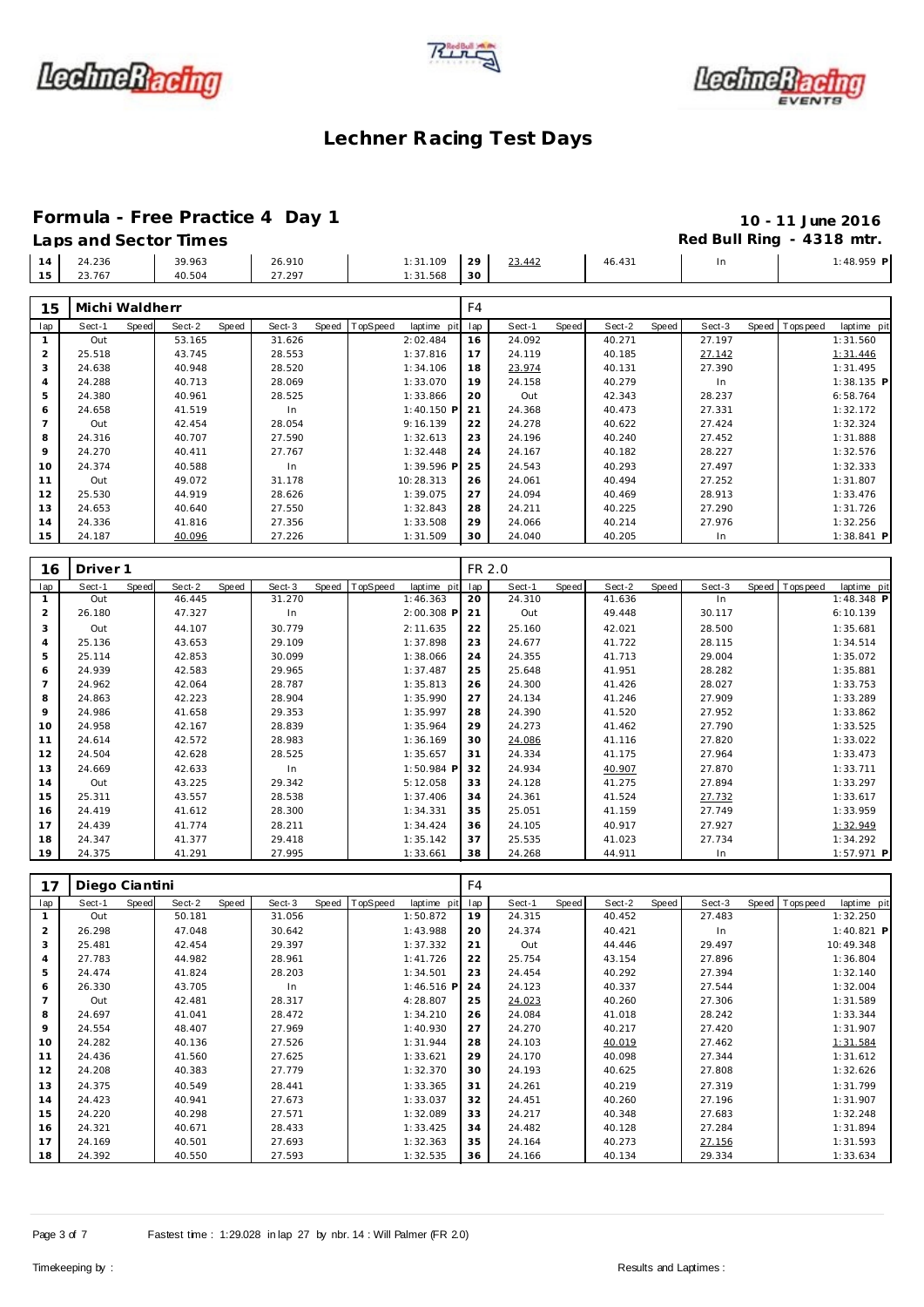





# Formula - Free Practice 4 Day 1<br>
Laps and Sector Times<br> **10 - 11 June 2016**<br>
Red Bull Ring - 4318 mtr.

## Red Bull Ring - 4318 mtr.

| 18             | Jan-Erik Meikup    |       |        |       |        |                |             | F4  |        |       |        |       |        |                |             |
|----------------|--------------------|-------|--------|-------|--------|----------------|-------------|-----|--------|-------|--------|-------|--------|----------------|-------------|
| lap            | Sect-1             | Speed | Sect-2 | Speed | Sect-3 | Speed TopSpeed | laptime pit | lap | Sect-1 | Speed | Sect-2 | Speed | Sect-3 | Speed Topspeed | laptime pit |
| 1              | Out                |       | 46.392 |       | 29.807 |                | 1:50.119    | 19  | 24.546 |       | 40.730 |       | 30.642 |                | 1:35.918    |
| $\overline{2}$ | 26.913             |       | 47.968 |       | 29.544 |                | 1:44.425    | 20  | 24.673 |       | 41.714 |       | 28.930 |                | 1:35.317    |
| 3              | 24.798             |       | 41.454 |       | 28.738 |                | 1:34.990    | 21  | 24.360 |       | 40.904 |       | 28.007 |                | 1:33.271    |
| $\overline{4}$ | 28.495             |       | 44.436 |       | 32.582 |                | 1:45.513    | 22  | 24.280 |       | 40.486 |       | 27.649 |                | 1:32.415    |
| 5              | 24.661             |       | 40.874 |       | 27.692 |                | 1:33.227    | 23  | 24.448 |       | 40.371 |       | 28.874 |                | 1:33.693    |
| 6              | 24.251             |       | 41.274 |       | 28.154 |                | 1:33.679    | 24  | 24.214 |       | 41.421 |       | 28.234 |                | 1:33.869    |
| $\overline{7}$ | 24.351             |       | 40.578 |       | 27.820 |                | 1:32.749    | 25  | 24.252 |       | 40.517 |       | 27.796 |                | 1:32.565    |
| 8              | 24.166             |       | 40.397 |       | 27.498 |                | 1:32.061    | 26  | 24.136 |       | 40.768 |       | 27.944 |                | 1:32.848    |
| 9              | 24.165             |       | 40.301 |       | 27.909 |                | 1:32.375    | 27  | 24.413 |       | 41.141 |       | In     |                | 1:41.956 P  |
| 10             | 24.177             |       | 43.250 |       | 28.251 |                | 1:35.678    | 28  | Out    |       | 43.949 |       | 29.498 |                | 7:32.184    |
| 11             | 24.296             |       | 41.589 |       | 27.832 |                | 1:33.717    | 29  | 25.124 |       | 41.887 |       | 28.176 |                | 1:35.187    |
| 12             | 24.172             |       | 40.460 |       | 27.471 |                | 1:32.103    | 30  | 25.032 |       | 40.669 |       | 27.934 |                | 1:33.635    |
| 13             | 24.250             |       | 40.386 |       | 27.682 |                | 1:32.318    | 31  | 24.251 |       | 40.273 |       | 27.626 |                | 1:32.150    |
| 14             | 24.167             |       | 40.274 |       | 27.501 |                | 1:31.942    | 32  | 24.197 |       | 40.578 |       | 27.648 |                | 1:32.423    |
| 15             | 24.336             |       | 43.914 |       | In     |                | 1:43.096 P  | 33  | 24.110 |       | 40.750 |       | 29.134 |                | 1:33.994    |
| 16             | Out                |       | 41.511 |       | 27.991 |                | 9:18.355    | 34  | 24.191 |       | 40.175 |       | 27.351 |                | 1:31.717    |
| 17             | 24.689             |       | 41.108 |       | 27.548 |                | 1:33.345    | 35  | 24.060 |       | 43.571 |       | 27.574 |                | 1:35.205    |
| 18             | 27.301             |       | 41.144 |       | 28.542 |                | 1:36.987    | 36  | 24.144 |       | 44.124 |       | In     |                | 1:50.109 P  |
|                |                    |       |        |       |        |                |             |     |        |       |        |       |        |                |             |
|                | 10   Fabio Scherer |       |        |       |        |                |             | F4  |        |       |        |       |        |                |             |

| 19             | <b>Fabio Scherer</b> |                 |        |                                 | F4  |                 |                 |        |                                  |
|----------------|----------------------|-----------------|--------|---------------------------------|-----|-----------------|-----------------|--------|----------------------------------|
| lap            | Sect-1<br>Speed      | Sect-2<br>Speed | Sect-3 | Speed   TopSpeed<br>laptime pit | lap | Speed<br>Sect-1 | Sect-2<br>Speed | Sect-3 | Speed   Tops peed<br>laptime pit |
|                | Out                  | 44.799          | 29.445 | 1:40.362                        | 17  | 24.268          | 40.275          | 27.905 | 1:32.448                         |
| $\overline{2}$ | 24.859               | 41.123          | 28.018 | 1:34.000                        | 18  | 24.217          | 40.139          | 28.135 | 1:32.491                         |
| 3              | 24.375               | 41.152          | 29.367 | 1:34.894                        | 19  | 24.160          | 40.231          | 27.296 | 1:31.687                         |
| 4              | 24.417               | 40.371          | 27.623 | 1:32.411                        | 20  | 24.220          | 40.573          | 29.604 | 1:34.397                         |
| 5              | 24.274               | 40.500          | 28.239 | 1:33.013                        | 21  | 24.244          | 44.648          | 29.985 | 1:38.877                         |
| 6              | 24.553               | 40.636          | 28.141 | 1:33.330                        | 22  | 24.319          | 49.968          | 28.040 | 1:42.327                         |
|                | 24.415               | 40.555          | 27.848 | 1:32.818                        | 23  | 24.182          | 40.199          | 27.854 | 1:32.235                         |
| 8              | 24.403               | 40.391          | 32.855 | 1:37.649                        | 24  | 24.245          | 40.068          | 27.131 | 1:31.444                         |
| 9              | 24.403               | 40.236          | 27.474 | 1:32.113                        | 25  | 24.298          | 40.286          | In     | 1:38.967 P                       |
| 10             | 24.284               | 40.270          | In.    | 1:40.612 P                      | 26  | Out             | 40.269          | 27.316 | 2:50.736                         |
| 11             | Out                  | 42.364          | 27.748 | 9:30.210                        | 27  | 24.262          | 40.933          | 27.291 | 1:32.486                         |
| 12             | 24.436               | 40.947          | 28.444 | 1:33.827                        | 28  | 24.219          | 42.026          | 27.380 | 1:33.625                         |
| 13             | 24.821               | 41.486          | 27.514 | 1:33.821                        | 29  | 24.319          | 40.132          | 27.237 | 1:31.688                         |
| 14             | 24.147               | 40.633          | In.    | $1:42.102$ P                    | 30  | 24.187          | 39.925          | 27.392 | 1:31.504                         |
| 15             | Out                  | 45.970          | 29.708 | 9:25.225                        | 31  | 24.131          | 39.845          | 27.368 | 1:31.344                         |
| 16             | 24.940               | 40.731          | 27.582 | 1:33.253                        | 32  | 24.161          | 39.852          | In     | $1:42.551$ P                     |

| 21             | Richi Wagner |       |          |       |        |                |              | F4  |        |       |        |       |        |                |              |
|----------------|--------------|-------|----------|-------|--------|----------------|--------------|-----|--------|-------|--------|-------|--------|----------------|--------------|
| lap            | Sect-1       | Speed | Sect-2   | Speed | Sect-3 | Speed TopSpeed | laptime pit  | lap | Sect-1 | Speed | Sect-2 | Speed | Sect-3 | Speed Topspeed | laptime pit  |
|                | Out          |       | 46.697   |       | 30.619 |                | 1:45.976     | 14  | 24.495 |       | 42.152 |       | 28.122 |                | 1:34.769     |
| $\overline{2}$ | 25.519       |       | 1:19.374 |       | In.    |                | 2:19.386 P   | 15  | 24.743 |       | 40.708 |       | 27.827 |                | 1:33.278     |
| 3              | Out          |       | 42.836   |       | 29.172 |                | 5:17.260     | 16  | 24.662 |       | 40.906 |       | 27.848 |                | 1:33.416     |
| $\overline{4}$ | 24.727       |       | 43.029   |       | 28.207 |                | 1:35.963     | 17  | 24.623 |       | 41.317 |       | 27.723 |                | 1:33.663     |
| 5              | 24.509       |       | 41.564   |       | 28.153 |                | 1:34.226     | 18  | 24.434 |       | 41.710 |       | In     |                | $1:46.127$ P |
| 6              | 24.390       |       | 41.355   |       | 28.255 |                | 1:34.000     | 19  | Out    |       | 42.979 |       | 32.532 |                | 10:29.536    |
|                | 24.412       |       | 41.689   |       | 35.132 |                | 1:41.233     | 20  | 24.577 |       | 42.083 |       | 28.156 |                | 1:34.816     |
| 8              | 25.671       |       | 42.642   |       | In     |                | $1:41.576$ P | 21  | 24.472 |       | 41.000 |       | 28.267 |                | 1:33.739     |
| 9              | Out          |       | 49.065   |       | 31.288 |                | 6:27.987     | 22  | 24.548 |       | 40.865 |       | 28.051 |                | 1:33.464     |
| 10             | 25.912       |       | 43.000   |       | 29.221 |                | 1:38.133     | 23  | 24.267 |       | 40.805 |       | 28.099 |                | 1:33.171     |
| 11             | 24.922       |       | 41.438   |       | 29.289 |                | 1:35.649     | 24  | 24.523 |       | 40.976 |       | 27.803 |                | 1:33.302     |
| 12             | 24.842       |       | 41.115   |       | 28.195 |                | 1:34.152     | 25  | 24.587 |       | 41.332 |       | 27.591 |                | 1:33.510     |
| 13             | 24.471       |       | 40.531   |       | 27.745 |                | 1:32.747     | 26  | 24.237 |       | 41.528 |       | In     |                | $1:39.840$ P |

| 23  | Lukas Dunner |       |        |       |        |                |             | F4  |        |       |        |       |        |       |            |              |  |
|-----|--------------|-------|--------|-------|--------|----------------|-------------|-----|--------|-------|--------|-------|--------|-------|------------|--------------|--|
| lap | Sect-1       | Speed | Sect-2 | Speed | Sect-3 | Speed TopSpeed | laptime pit | lap | Sect-1 | Speed | Sect-2 | Speed | Sect-3 | Speed | T ops peed | laptime pit  |  |
|     | Out          |       | 50.955 |       | 32.533 |                | 1:56.516    | 18  | 24.855 |       | 41.581 |       | 28.689 |       |            | 1:35.125     |  |
|     | 29.511       |       | 51.064 |       | 37.745 |                | 1:58.320    | 19  | 25.119 |       | 42.038 |       | In     |       |            | $1:42.651$ P |  |
| 3   | 26.368       |       | 42.655 |       | 28.921 |                | 1:37.944    | 20  | Out    |       | 42.776 |       | 28.741 |       |            | 5:47.079     |  |
| 4   | 24.956       |       | 41.757 |       | 28.472 |                | 1:35.185    | 21  | 25.172 |       | 41.666 |       | 28.556 |       |            | 1:35.394     |  |
| 5   | 24.565       |       | 41.402 |       | 28.486 |                | 1:34.453    | 22  | 24.714 |       | 41.985 |       | 28.420 |       |            | 1:35.119     |  |
| 6   | 24.564       |       | 48.349 |       | 28.485 |                | 1:41.398    | 23  | 24.926 |       | 41.169 |       | 28.191 |       |            | 1:34.286     |  |
|     | 26.302       |       | 41.810 |       | 28.673 |                | 1:36.785    | 24  | 24.526 |       | 46.105 |       | 29.385 |       |            | 1:40.016     |  |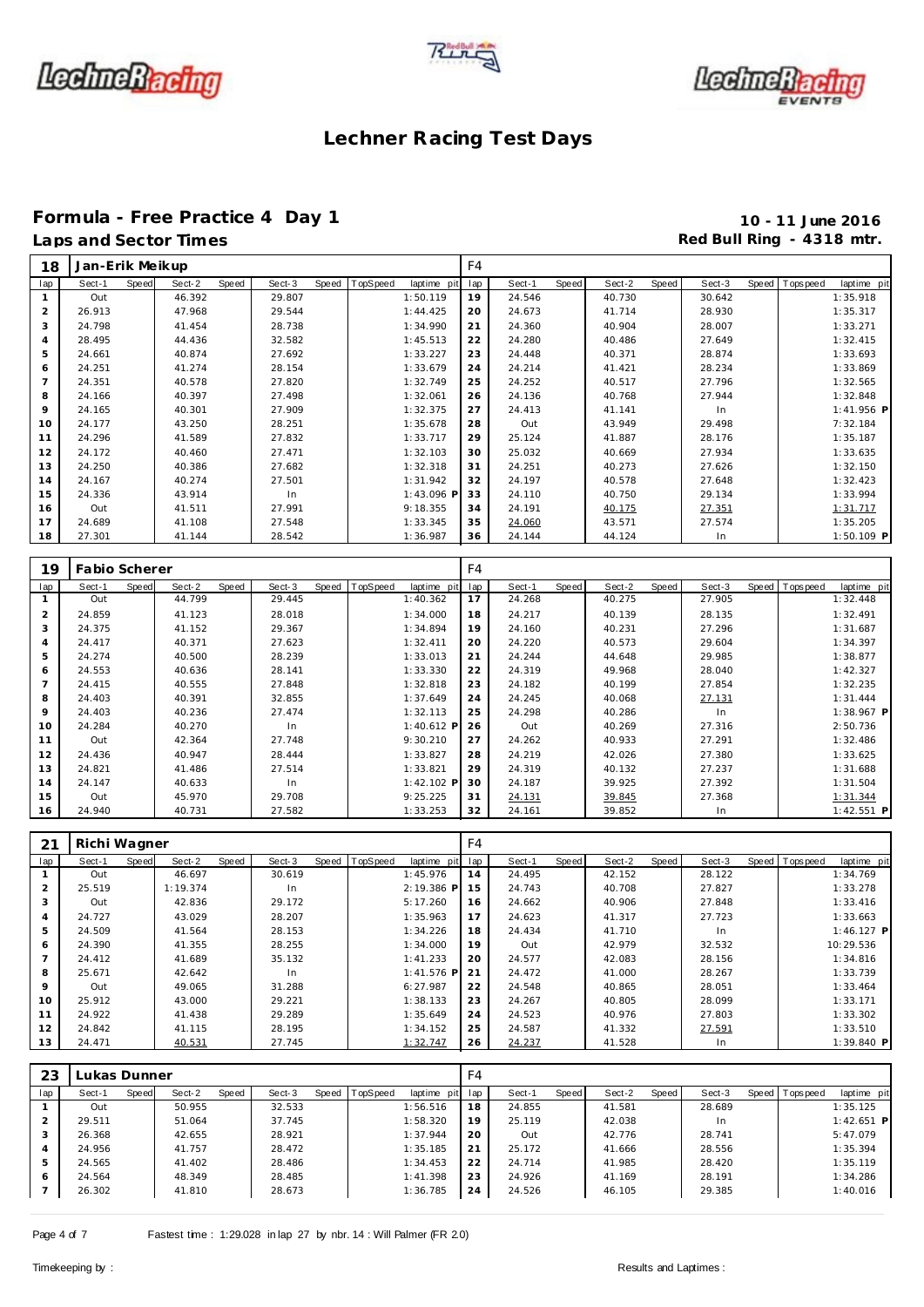





# Formula - Free Practice 4 Day 1<br>
Laps and Sector Times<br>
10 - 11 June 2016

### Red Bull Ring - 4318 mtr.

| 8       | 24.943 | 41.537 | 29.017 | 1:35.497     | 25 | 25.018 | 41.610 | 28.457 | 1:35.085     |
|---------|--------|--------|--------|--------------|----|--------|--------|--------|--------------|
| $\circ$ | 24.994 | 41.964 | In.    | $1:42.018$ P | 26 | 24.998 | 41.774 | In.    | $1:43.031$ P |
| 10      | Out    | 54.001 | 29.561 | 11:00.260    | 27 | Out    | 56.068 | 29.401 | 3:31.966     |
| 11      | 25.568 | 41.959 | 28.919 | 1:36.446     | 28 | 26.854 | 43.671 | 28.401 | 1:38.926     |
| 12      | 25.081 | 41.592 | 28.537 | 1:35.210     | 29 | 24.739 | 41.289 | 28.711 | 1:34.739     |
| 13      | 25.135 | 41.332 | 28.537 | 1:35.004     | 30 | 24.561 | 41.283 | 28.180 | 1:34.024     |
| 14      | 24.992 | 41.729 | 28.374 | 1:35.095     | 31 | 24.566 | 42.821 | 28.591 | 1:35.978     |
| 15      | 24.821 | 41.490 | 28.393 | 1:34.704     | 32 | 24.573 | 41.165 | 28.080 | 1:33.818     |
| 16      | 24.690 | 45.292 | 28.346 | 1:38.328     | 33 | 24.551 | 40.868 | 27.867 | 1:33.286     |
| 17      | 24.823 | 43.016 | 28.532 | 1:36.371     | 34 | 24.430 | 49.118 | In.    | $1:51.934$ P |

| 28             | Finlay Hutchison |       |        |       |        |                |              | FR 2.0 |        |       |        |       |        |                |              |
|----------------|------------------|-------|--------|-------|--------|----------------|--------------|--------|--------|-------|--------|-------|--------|----------------|--------------|
| lap            | Sect-1           | Speed | Sect-2 | Speed | Sect-3 | Speed TopSpeed | laptime pit  | lap    | Sect-1 | Speed | Sect-2 | Speed | Sect-3 | Speed Topspeed | laptime pit  |
|                | Out              |       | 43.600 |       | 29.561 |                | 1:41.332     | 17     | 23.907 |       | 40.116 |       | 27.576 |                | 1:31.599     |
| 2              | 24.924           |       | 41.431 |       | 28.443 |                | 1:34.798     | 18     | 23.885 |       | 41.057 |       | 28.182 |                | 1:33.124     |
| 3              | 24.397           |       | 41.108 |       | 28.311 |                | 1:33.816     | 19     | 23.990 |       | 39.968 |       | 27.551 |                | 1:31.509     |
| $\overline{4}$ | 24.292           |       | 40.299 |       | 28.508 |                | 1:33.099     | 20     | 23.741 |       | 40.861 |       | In     |                | $1:38.894$ P |
| 5              | 24.284           |       | 40.374 |       | 28.059 |                | 1:32.717     | 21     | Out    |       | 42.384 |       | 29.033 |                | 11:41.090    |
| 6              | 23.971           |       | 40.136 |       | 27.656 |                | 1:31.763     | 22     | 24.206 |       | 40.713 |       | 27.686 |                | 1:32.605     |
|                | 23.842           |       | 41.264 |       | 28.181 |                | 1:33.287     | 23     | 23.962 |       | 40.938 |       | 27.824 |                | 1:32.724     |
| 8              | 23.888           |       | 40.963 |       | In.    |                | $1:41.204$ P | 24     | 24.133 |       | 40.099 |       | 27.786 |                | 1:32.018     |
| 9              | Out              |       | 46.815 |       | 28.668 |                | 10:29.550    | 25     | 23.811 |       | 39.823 |       | 27.560 |                | 1:31.194     |
| 10             | 24.289           |       | 40.764 |       | 28.507 |                | 1:33.560     | 26     | 23.685 |       | 40.184 |       | 27.299 |                | 1:31.168     |
| 11             | 24.271           |       | 40.693 |       | 27.812 |                | 1:32.776     | 27     | 24.734 |       | 40.021 |       | 27.484 |                | 1:32.239     |
| 12             | 25.573           |       | 41.734 |       | 28.011 |                | 1:35.318     | 28     | 23.856 |       | 41.109 |       | 27.556 |                | 1:32.521     |
| 13             | 23.924           |       | 39.914 |       | 27.506 |                | 1:31.344     | 29     | 23.781 |       | 39.986 |       | 26.992 |                | 1:30.759     |
| 14             | 23.931           |       | 40.288 |       | 27.721 |                | 1:31.940     | 30     | 23.803 |       | 39.584 |       | 27.202 |                | 1:30.589     |
| 15             | 23.943           |       | 40.027 |       | 27.775 |                | 1:31.745     | 31     | 23.667 |       | 39.837 |       | 27.114 |                | 1:30.618     |
| 16             | 23.888           |       | 40.001 |       | 27.573 |                | 1:31.462     | 32     | 25.411 |       | 41.252 |       | In     |                | $1:41.568$ P |

| 29  | Mick Schumacher |       |        |       |        |       |          |             | F4  |        |       |        |       |        |                |              |
|-----|-----------------|-------|--------|-------|--------|-------|----------|-------------|-----|--------|-------|--------|-------|--------|----------------|--------------|
| lap | Sect-1          | Speed | Sect-2 | Speed | Sect-3 | Speed | TopSpeed | laptime pit | lap | Sect-1 | Speed | Sect-2 | Speed | Sect-3 | Speed Topspeed | laptime pit  |
|     | Out             |       | 42.081 |       | 28.166 |       |          | 1:34.236    | 19  | 23.872 |       | 39.916 |       | 27.026 |                | 1:30.814     |
| 2   | 24.587          |       | 40.640 |       | 28.787 |       |          | 1:34.014    | 20  | 23.862 |       | 39.862 |       | 27.411 |                | 1:31.135     |
| 3   | 24.318          |       | 40.777 |       | 27.632 |       |          | 1:32.727    | 21  | 23.824 |       | 40.190 |       | In     |                | $1:35.656$ P |
| 4   | 24.074          |       | 40.707 |       | 27.682 |       |          | 1:32.463    | 22  | Out    |       | 48.706 |       | 28.207 |                | 10:17.885    |
| 5   | 24.216          |       | 40.333 |       | 27.334 |       |          | 1:31.883    | 23  | 25.190 |       | 41.258 |       | 27.603 |                | 1:34.051     |
| 6   | 23.990          |       | 40.339 |       | 27.269 |       |          | 1:31.598    | 24  | 24.174 |       | 40.385 |       | 27.309 |                | 1:31.868     |
|     | 24.037          |       | 40.248 |       | 27.385 |       |          | 1:31.670    | 25  | 24.025 |       | 40.171 |       | 27.248 |                | 1:31.444     |
| 8   | 24.148          |       | 40.449 |       | 27.578 |       |          | 1:32.175    | 26  | 24.021 |       | 39.949 |       | 27.109 |                | 1:31.079     |
| 9   | 24.147          |       | 40.183 |       | 27.518 |       |          | 1:31.848    | 27  | 24.070 |       | 39.915 |       | 27.392 |                | 1:31.377     |
| 10  | 24.058          |       | 40.397 |       | In     |       |          | 1:37.049 P  | 28  | 23.915 |       | 39.891 |       | 27.204 |                | 1:31.010     |
| 11  | Out             |       | 42.688 |       | 28.047 |       |          | 8:35.860    | 29  | 23.908 |       | 39.853 |       | 27.117 |                | 1:30.878     |
| 12  | 24.331          |       | 41.368 |       | 28.550 |       |          | 1:34.249    | 30  | 23.880 |       | 39.793 |       | 27.383 |                | 1:31.056     |
| 13  | 24.706          |       | 40.825 |       | 27.492 |       |          | 1:33.023    | 31  | 23.830 |       | 39.683 |       | 27.105 |                | 1:30.618     |
| 14  | 24.138          |       | 40.091 |       | 27.225 |       |          | 1:31.454    | 32  | 23.818 |       | 40.198 |       | 27.437 |                | 1:31.453     |
| 15  | 23.880          |       | 40.070 |       | 27.299 |       |          | 1:31.249    | 33  | 23.949 |       | 39.835 |       | 26.998 |                | 1:30.782     |
| 16  | 24.036          |       | 39.938 |       | 27.151 |       |          | 1:31.125    | 34  | 23.752 |       | 39.772 |       | 27.005 |                | 1:30.529     |
| 17  | 23.969          |       | 40.194 |       | 27.161 |       |          | 1:31.324    | 35  | 23.733 |       | 45.367 |       | In     |                | 1:48.957 P   |
| 18  | 23.993          |       | 40.023 |       | 27.097 |       |          | 1:31.113    | 36  |        |       |        |       |        |                |              |

| 33             | Max Defourny |       |        |       |        |                  |              | FR 2.0 |        |       |        |       |        |                |              |  |
|----------------|--------------|-------|--------|-------|--------|------------------|--------------|--------|--------|-------|--------|-------|--------|----------------|--------------|--|
| lap            | Sect-1       | Speed | Sect-2 | Speed | Sect-3 | Speed   TopSpeed | laptime pit  | lap    | Sect-1 | Speed | Sect-2 | Speed | Sect-3 | Speed Topspeed | laptime pit  |  |
|                | Out          |       | 46.827 |       | 31.082 |                  | 1:44.017     | 17     | 23.649 |       | 39.252 |       | 26.406 |                | 1:29.307     |  |
| $\overline{2}$ | 27.035       |       | 42.813 |       | 28.842 |                  | 1:38.690     | 18     | 23.490 |       | 39.658 |       | 26.758 |                | 1:29.906     |  |
| 3              | 24.587       |       | 40.580 |       | 27.271 |                  | 1:32.438     | 19     | 23.577 |       | 39.051 |       | 26.670 |                | 1:29.298     |  |
| 4              | 23.734       |       | 40.436 |       | 27.835 |                  | 1:32.005     | 20     | 23.509 |       | 39.262 |       | 26.553 |                | 1:29.324     |  |
| 5              | 23.665       |       | 39.945 |       | 27.243 |                  | 1:30.853     | 21     | 23.407 |       | 39.556 |       | In     |                | $1:35.246$ P |  |
| 6              | 23.663       |       | 39.578 |       | 26.978 |                  | 1:30.219     | 22     | Out    |       | 44.231 |       | 26.919 |                | 5:49.642     |  |
| $\overline{7}$ | 23.812       |       | 41.130 |       | 27.139 |                  | 1:32.081     | 23     | 23.525 |       | 39.907 |       | 28.879 |                | 1:32.311     |  |
| 8              | 23.751       |       | 39.433 |       | 26.871 |                  | 1:30.055     | 24     | 24.752 |       | 39.416 |       | 26.880 |                | 1:31.048     |  |
| 9              | 23.620       |       | 39.341 |       | 27.452 |                  | 1:30.413     | 25     | 23.591 |       | 39.224 |       | In.    |                | $1:34.654$ P |  |
| 10             | 23.669       |       | 39.190 |       | 27.041 |                  | 1:29.900     | 26     | Out    |       | 40.369 |       | 27.289 |                | 11:44.231    |  |
| 11             | 23.767       |       | 39.412 |       | In.    |                  | $1:35.165$ P | 27     | 23.616 |       | 39.569 |       | 26.601 |                | 1:29.786     |  |
| 12             | Out          |       | 45.013 |       | 30.021 |                  | 8:55.781     | 28     | 23.598 |       | 39.253 |       | 26.647 |                | 1:29.498     |  |
| 13             | 24.972       |       | 40.965 |       | 27.668 |                  | 1:33.605     | 29     | 23.469 |       | 41.139 |       | 28.153 |                | 1:32.761     |  |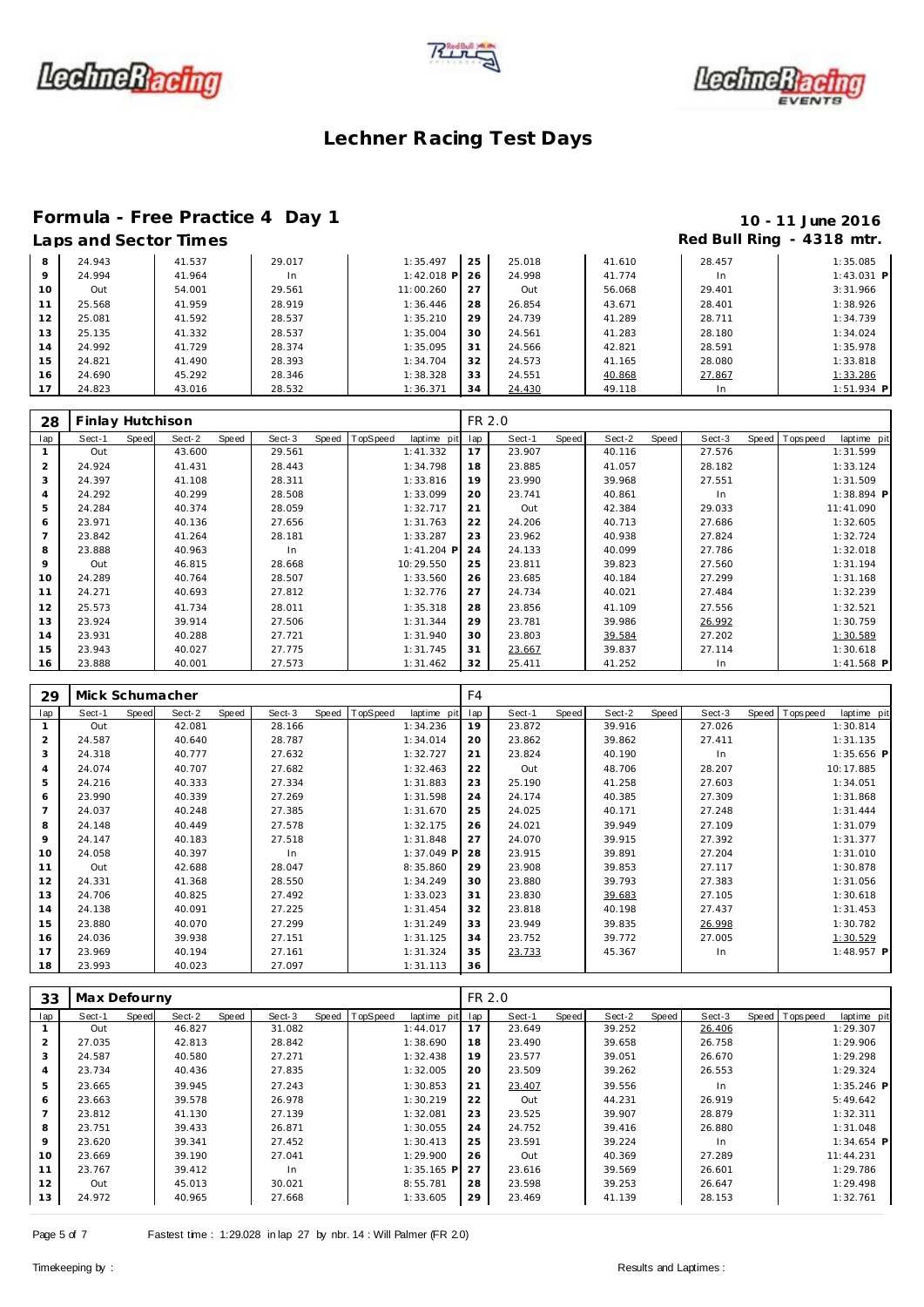





### **Formula - Free Practice 4 Day 1 10 - 11 June 2016 Laps and Sector Times Red Bull Ring - 4318 mtr.**

|    | Laps and bector innes |        |        |          |                 |        |        |        | $1.00$ Danima $1.01$ Dividend $1.01$ |
|----|-----------------------|--------|--------|----------|-----------------|--------|--------|--------|--------------------------------------|
| 14 | 23.715                | 39.411 | 26.656 | 1:29.782 | 30 <sup>1</sup> | 23.553 | 39.260 | 26.732 | 1:29.545                             |
| 15 | 23.520                | 38.955 | 26.677 | 1:29.152 | - 31            | 23.550 | 40.527 | In     | $1:38.753$ P                         |
| 16 | 23.529                | 41.980 | 27.747 | 1:33.256 | 32              |        |        |        |                                      |

| 44             | Juri Vips     |       |        |       |        |       |          |              | F4  |        |       |        |       |        |                |             |
|----------------|---------------|-------|--------|-------|--------|-------|----------|--------------|-----|--------|-------|--------|-------|--------|----------------|-------------|
| lap            | Sect-1        | Speed | Sect-2 | Speed | Sect-3 | Speed | TopSpeed | laptime pit  | lap | Sect-1 | Speed | Sect-2 | Speed | Sect-3 | Speed Topspeed | laptime pit |
| $\mathbf{1}$   | Out           |       | 43.174 |       | 28.410 |       |          | 1:39.680     | 20  | 24.121 |       | 40.119 |       | 27.172 |                | 1:31.412    |
| 2              | 25.022        |       | 45.147 |       | 28.205 |       |          | 1:38.374     | 21  | 24.013 |       | 40.101 |       | 27.328 |                | 1:31.442    |
| 3              | 24.343        |       | 40.835 |       | 30.342 |       |          | 1:35.520     | 22  | 24.027 |       | 40.056 |       | 27.278 |                | 1:31.361    |
| $\overline{4}$ | 24.277        |       | 40.573 |       | 27.725 |       |          | 1:32.575     | 23  | 23.994 |       | 40.120 |       | In     |                | 1:37.398 P  |
| 5              | 24.223        |       | 40.280 |       | 27.771 |       |          | 1:32.274     | 24  | Out    |       | 42.952 |       | 28.202 |                | 8:02.416    |
| 6              | 24.135        |       | 40.380 |       | 27.617 |       |          | 1:32.132     | 25  | 24.681 |       | 40.840 |       | 27.523 |                | 1:33.044    |
| $\overline{7}$ | 24.220        |       | 40.262 |       | 27.762 |       |          | 1:32.244     | 26  | 24.285 |       | 40.181 |       | 27.294 |                | 1:31.760    |
| 8              | 24.175        |       | 40.083 |       | 27.588 |       |          | 1:31.846     | 27  | 24.090 |       | 40.268 |       | 27.149 |                | 1:31.507    |
| 9              | 24.064        |       | 40.462 |       | 27.843 |       |          | 1:32.369     | 28  | 24.850 |       | 40.178 |       | 27.229 |                | 1:32.257    |
| 10             | 24.735        |       | 40.188 |       | In     |       |          | $1:38.645$ P | 29  | 24.132 |       | 40.057 |       | 27.155 |                | 1:31.344    |
| 11             | Out           |       | 44.718 |       | 28.277 |       |          | 5:46.150     | 30  | 23.963 |       | 40.310 |       | 27.287 |                | 1:31.560    |
| 12             | 24.842        |       | 41.192 |       | 27.876 |       |          | 1:33.910     | 31  | 23.917 |       | 47.491 |       | 27.488 |                | 1:38.896    |
| 13             | 24.272        |       | 40.420 |       | 27.465 |       |          | 1:32.157     | 32  | 25.513 |       | 40.389 |       | 29.511 |                | 1:35.413    |
| 14             | 24.087        |       | 40.748 |       | 27.365 |       |          | 1:32.200     | 33  | 24.009 |       | 39.915 |       | 27.156 |                | 1:31.080    |
| 15             | 23.967        |       | 40.449 |       | 27.360 |       |          | 1:31.776     | 34  | 23.937 |       | 40.375 |       | 27.123 |                | 1:31.435    |
| 16             | 24.114        |       | 40.011 |       | 27.169 |       |          | 1:31.294     | 35  | 23.952 |       | 39.837 |       | 27.350 |                | 1:31.139    |
| 17             | 24.115        |       | 40.104 |       | 27.306 |       |          | 1:31.525     | 36  | 23.980 |       | 40.457 |       | 27.087 |                | 1:31.524    |
| 18             | 24.105        |       | 40.216 |       | 27.118 |       |          | 1:31.439     | 37  | 23.974 |       | 40.042 |       | 27.770 |                | 1:31.786    |
| 19             | 23.974        |       | 40.994 |       | 28.417 |       |          | 1:33.385     | 38  | 23.905 |       | 39.972 |       | In.    |                | 1:38.325 P  |
|                |               |       |        |       |        |       |          |              |     |        |       |        |       |        |                |             |
| 49             | Lucas Legeret |       |        |       |        |       |          |              |     |        |       |        |       |        |                |             |

| lap            | Sect-1 | Speed | Sect-2 | Speed | Sect-3 | Speed | TopSpeed | laptime pit  | lap | Sect-1 | Speed | Sect-2 | Speed | Sect-3 | Speed Topspeed | laptime pit  |
|----------------|--------|-------|--------|-------|--------|-------|----------|--------------|-----|--------|-------|--------|-------|--------|----------------|--------------|
|                | Out    |       | 49.360 |       | 32.735 |       |          | 1:55.165     | 20  | 24.124 |       | 40.322 |       | 27.565 |                | 1:32.011     |
| 2              | 25.582 |       | 42.137 |       | 29.127 |       |          | 1:36.846     | 21  | 23.937 |       | 40.376 |       | 27.897 |                | 1:32.210     |
| 3              | 24.503 |       | 41.560 |       | 28.503 |       |          | 1:34.566     | 22  | 24.054 |       | 41.027 |       | 27.537 |                | 1:32.618     |
| 4              | 24.942 |       | 41.274 |       | 28.474 |       |          | 1:34.690     | 23  | 23.963 |       | 41.040 |       | In     |                | $1:42.620$ P |
| 5              | 24.265 |       | 40.873 |       | 28.009 |       |          | 1:33.147     | 24  | Out    |       | 41.541 |       | 28.130 |                | 5:48.565     |
| 6              | 24.383 |       | 40.915 |       | 28.472 |       |          | 1:33.770     | 25  | 24.111 |       | 40.472 |       | 27.636 |                | 1:32.219     |
| $\overline{7}$ | 24.198 |       | 40.536 |       | 28.015 |       |          | 1:32.749     | 26  | 23.996 |       | 40.448 |       | 27.446 |                | 1:31.890     |
| 8              | 24.284 |       | 40.721 |       | 27.923 |       |          | 1:32.928     | 27  | 23.772 |       | 40.140 |       | 27.638 |                | 1:31.550     |
| 9              | 24.303 |       | 40.597 |       | 27.971 |       |          | 1:32.871     | 28  | 23.904 |       | 39.980 |       | 27.368 |                | 1:31.252     |
| 10             | 24.200 |       | 40.356 |       | 27.848 |       |          | 1:32.404     | 29  | 23.989 |       | 39.959 |       | 27.286 |                | 1:31.234     |
| 11             | 24.218 |       | 40.822 |       | In     |       |          | $1:45.011$ P | 30  | 23.766 |       | 40.071 |       | 27.264 |                | 1:31.101     |
| 12             | Out    |       | 44.126 |       | 29.628 |       |          | 7:32.410     | 31  | 23.744 |       | 40.341 |       | 27.423 |                | 1:31.508     |
| 13             | 24.859 |       | 41.506 |       | 28.632 |       |          | 1:34.997     | 32  | 23.930 |       | 40.852 |       | 27.392 |                | 1:32.174     |
| 14             | 24.379 |       | 40.626 |       | 28.153 |       |          | 1:33.158     | 33  | 23.957 |       | 40.086 |       | 27.227 |                | 1:31.270     |
| 15             | 24.151 |       | 40.574 |       | 27.901 |       |          | 1:32.626     | 34  | 23.823 |       | 40.139 |       | 27.311 |                | 1:31.273     |
| 16             | 24.011 |       | 40.319 |       | 27.589 |       |          | 1:31.919     | 35  | 23.542 |       | 40.035 |       | 27.185 |                | 1:30.762     |
| 17             | 24.205 |       | 40.706 |       | 27.621 |       |          | 1:32.532     | 36  | 23.773 |       | 40.831 |       | 27.289 |                | 1:31.893     |
| 18             | 24.136 |       | 40.283 |       | 28.438 |       |          | 1:32.857     | 37  | 23.728 |       | 39.849 |       | 27.246 |                | 1:30.823     |
| 19             | 24.238 |       | 40.459 |       | 27.938 |       |          | 1:32.635     | 38  | 24.003 |       | 40.423 |       | In     |                | $1:46.537$ P |

| 66             | Simo Laaksonen |       |          |       |        |       |          |              | F <sub>4</sub> |        |       |        |       |        |       |            |              |
|----------------|----------------|-------|----------|-------|--------|-------|----------|--------------|----------------|--------|-------|--------|-------|--------|-------|------------|--------------|
| lap            | Sect-1         | Speed | Sect-2   | Speed | Sect-3 | Speed | TopSpeed | laptime pit  | lap            | Sect-1 | Speed | Sect-2 | Speed | Sect-3 | Speed | T ops peed | laptime pit  |
|                | Out            |       | 47.875   |       | 30.648 |       |          | 1:48.087     | 17             | 24.023 |       | 40.097 |       | 27.610 |       |            | 1:31.730     |
| $\overline{2}$ | 27.584         |       | 1:53.495 |       | In.    |       |          | $3:07.534$ P | 18             | 24.015 |       | 40.144 |       | 27.430 |       |            | 1:31.589     |
| 3              | Out            |       | 43.734   |       | 28.508 |       |          | 6:04.661     | 19             | 23.972 |       | 40.125 |       | 28.249 |       |            | 1:32.346     |
| 4              | 24.344         |       | 40.513   |       | 27.980 |       |          | 1:32.837     | 20             | 23.999 |       | 39.913 |       | 27.321 |       |            | 1:31.233     |
| 5              | 24.083         |       | 40.240   |       | 27.638 |       |          | 1:31.961     | 21             | 23.990 |       | 40.291 |       | In     |       |            | $1:37.506$ P |
| 6              | 24.250         |       | 40.346   |       | 27.438 |       |          | 1:32.034     | 22             | Out    |       | 46.899 |       | 29.948 |       |            | 8:34.457     |
| $\overline{7}$ | 24.091         |       | 40.240   |       | 40.599 |       |          | 1:44.930     | 23             | 24.912 |       | 41.381 |       | 27.780 |       |            | 1:34.073     |
| 8              | 24.239         |       | 40.101   |       | 27.438 |       |          | 1:31.778     | 24             | 24.251 |       | 40.666 |       | 27.774 |       |            | 1:32.691     |
| 9              | 24.006         |       | 40.309   |       | 27.426 |       |          | 1:31.741     | 25             | 24.047 |       | 40.270 |       | 27.504 |       |            | 1:31.821     |
| 10             | 23.966         |       | 40.172   |       | 27.600 |       |          | 1:31.738     | 26             | 24.078 |       | 40.354 |       | 27.505 |       |            | 1:31.937     |
| 11             | 23.988         |       | 41.300   |       | In.    |       |          | $1:40.199$ P | 27             | 24.061 |       | 40.168 |       | 27.308 |       |            | 1:31.537     |
| 12             | Out            |       | 46.826   |       | 29.938 |       |          | 9:30.228     | 28             | 24.013 |       | 40.089 |       | 27.436 |       |            | 1:31.538     |
| 13             | 25.120         |       | 40.942   |       | 29.129 |       |          | 1:35.191     | 29             | 24.036 |       | 40.089 |       | 27.535 |       |            | 1:31.660     |
| 14             | 24.196         |       | 40.068   |       | 35.345 |       |          | 1:39.609     | 30             | 23.945 |       | 39.926 |       | 27.311 |       |            | 1:31.182     |
| 15             | 24.050         |       | 40.121   |       | 27.563 |       |          | 1:31.734     | 31             | 23.902 |       | 40.123 |       | 27.382 |       |            | 1:31.407     |
| 16             | 23.970         |       | 40.618   |       | 27.545 |       |          | 1:32.133     | 32             | 24.228 |       | 45.623 |       | In.    |       |            | 1:51.149 P   |